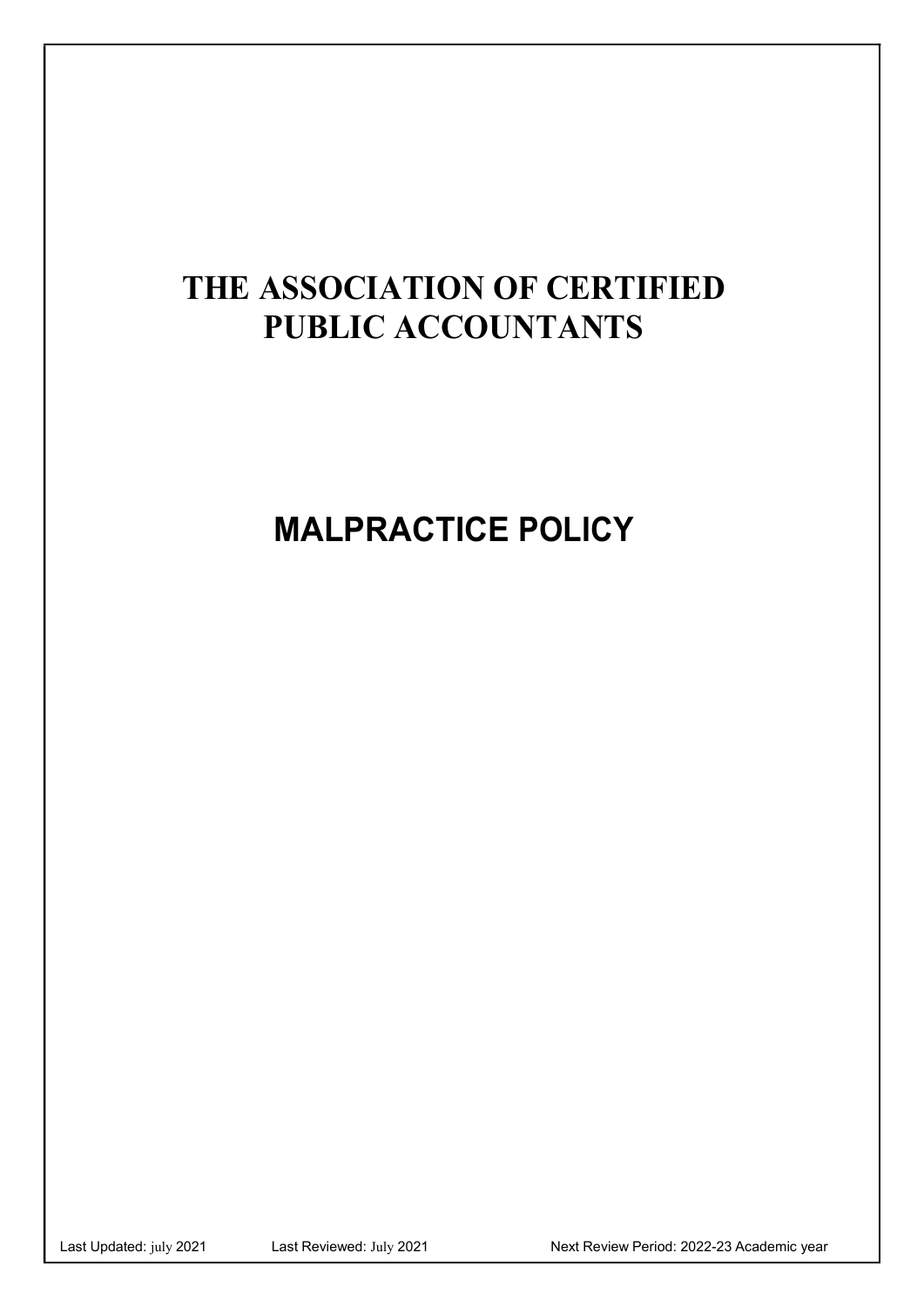#### EQUALITY AND DIVERSITY STATEMENT

The Association of Certified Public Accountants, hereby referred as Institute, strives to treat all its members and visitors fairly and aims to eliminate unjustifiable discrimination on the grounds of gender, race, nationality, ethnic or national origin, political beliefs or practices, disability, marital status, family circumstances, sexual orientation, spent criminal convictions, age or any other inappropriate grounds.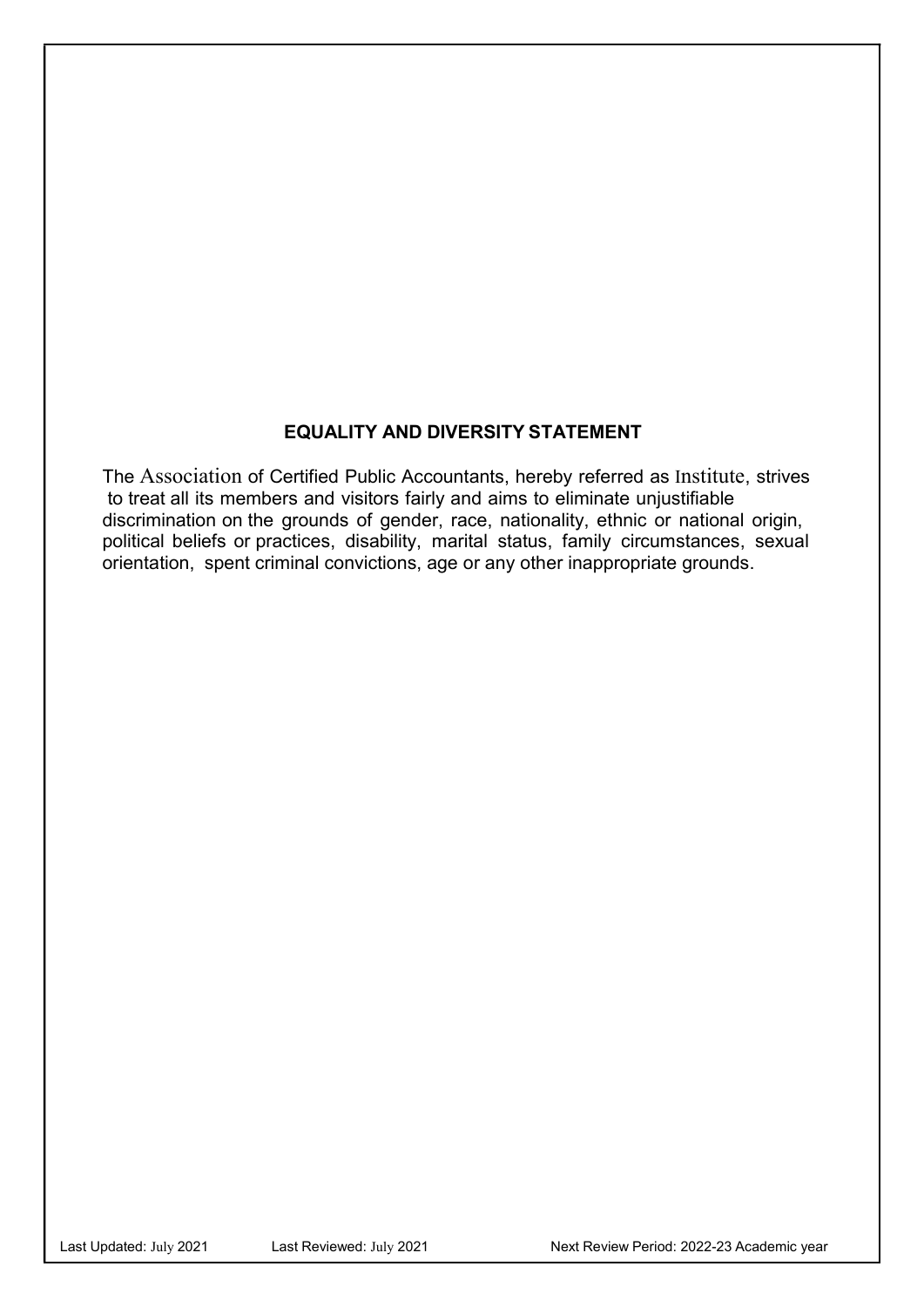#### Responsible Persons for Implementation of this policy

- Mr. Mohasin Tahasildar- Head of Quality Improvement-ICPA CEO
- Ms. Janaki Mistry Panchal- Internal Quality Assurer (IQA) (Subject/Head Tutor)
- Ms. Kausar Firoz- Quality Co-ordinator (QC) (Business Support Executive)

#### Contact Details-

 $\bullet$ 

- $\bullet$  Email to report an issue-complaint@icpaglobal.org
- Appeal- $\frac{appeak(Q)cpaglobal.org}{abq}$
- CEO-ceo@icpaglobal.org
- **Business Support Executive- Secretary@icpaglobal.org**
- By Post- The Association of Certified Public Accountants, 27, Old Gloucester Street, LONDON, WC1N 3AX, UNITED KINGDOM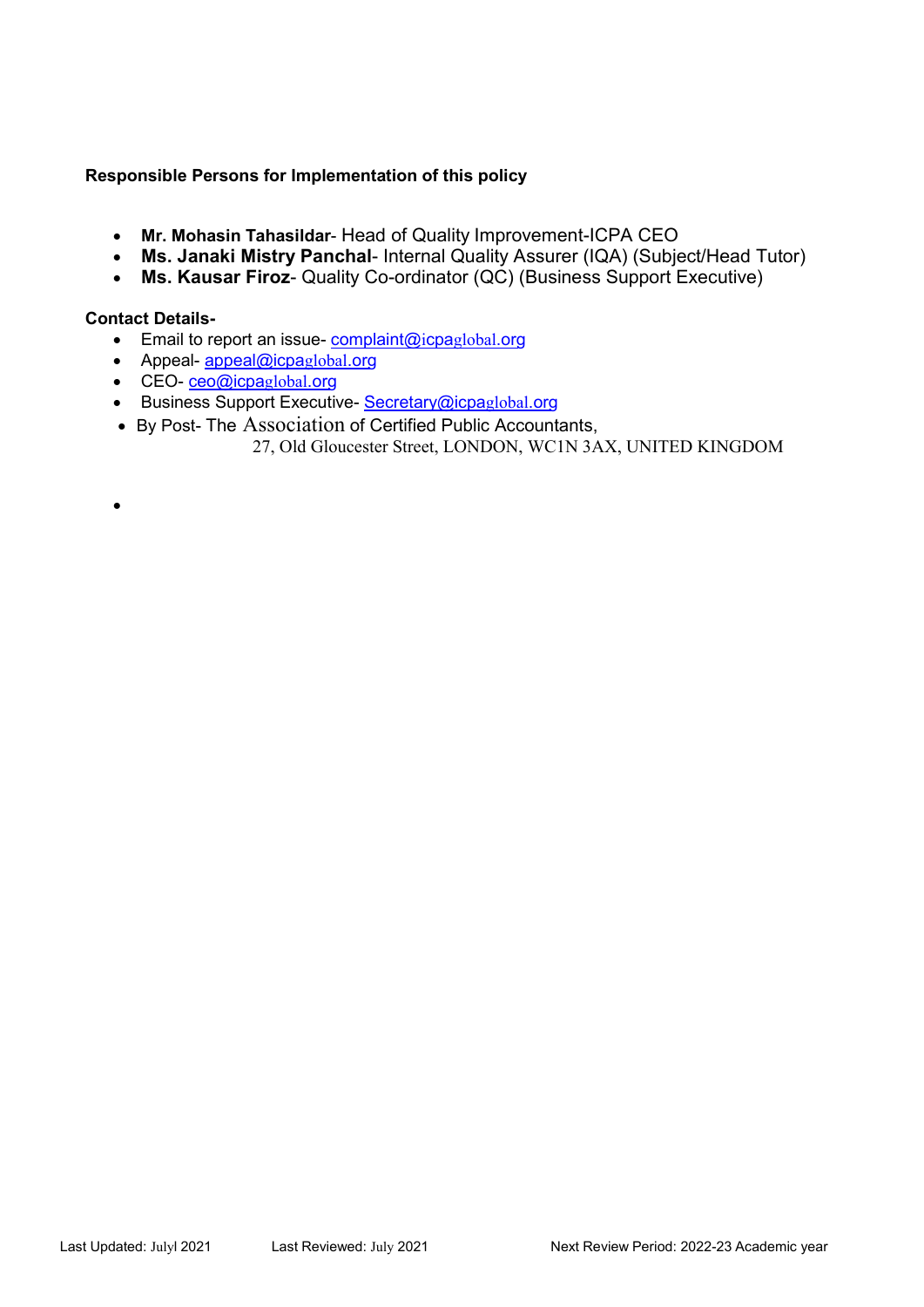## MALPRACTICE POLICY

#### **CONTENTS**

| <b>Section</b> | <b>Content</b>                            | <b>Page Number</b> |
|----------------|-------------------------------------------|--------------------|
| 1              | Purpose                                   | 1                  |
| 2              | Aims                                      | 1                  |
| 3              | Introduction                              | 1                  |
| $\overline{4}$ | Malpractice                               | $\overline{2}$     |
| 5              | Maladministration                         | 3                  |
| 6              | Identifying Malpractice/Maladministration | 4                  |
| $\overline{7}$ | <b>Right to Appeal</b>                    | 5                  |
| 8              | <b>Continual Improvement</b>              | $6\phantom{1}6$    |
| Appendix 1     | <b>Sanctions</b>                          | 7                  |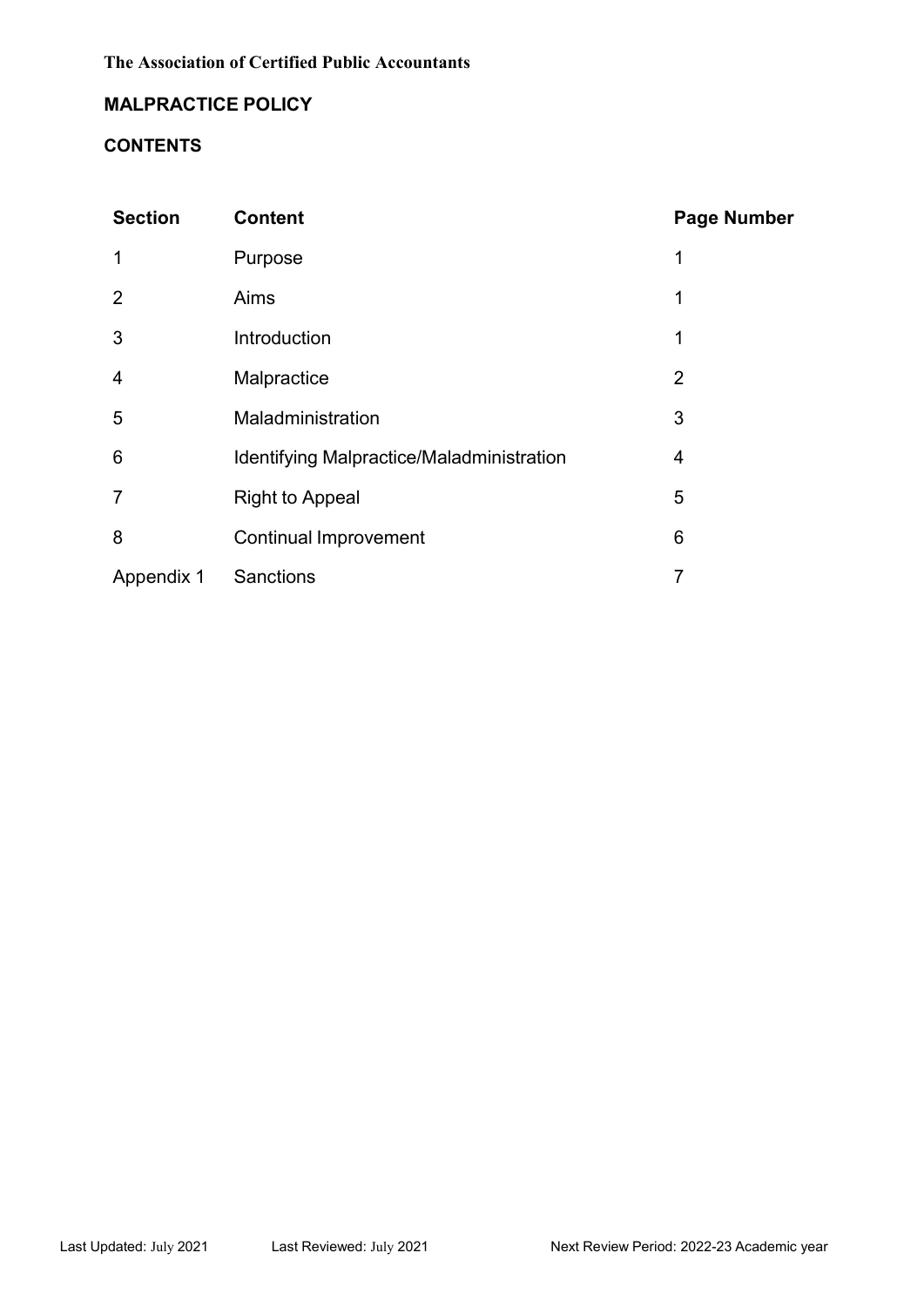#### **The Association of Certified Public Accountants**

#### MALPRACTICE AND MALADMINISTRATION

Institute considers all issues of plagiarism, malpractice and maladministration to be of a serious nature. This policy will allow both staff and students to be aware of how these issues will be dealt with.

#### 1 PURPOSE

The intention of this document is to provide a standardised approach to Malpractice and Maladministration across all learners and staff at Institute.

#### 2 AIMS

- 2.1 Identify and minimise the risk of malpractice/maladministration by staff and learners.
- 2.2 Enable a prompt and effective response to any incident of any alleged malpractice/maladministration.
- 2.3 Standardise and record any investigation to ensure openness and fairness and alert awarding organisations when relevant.
- 2.4 Decide on appropriate penalties and /or sanctions relating to learners and staff where malpractice/maladministration is proven. See appendix for sanctions.
- delivered. 2.5 Protect the integrity and reputation of Institute and the qualifications

#### 3 INTRODUCTION

#### Responsibilities

- 3.1 Institute is proactive in promoting a positive culture to enable individuals to learn responsibly, fairly and show respect for the work of others.
- 3.2 It is the responsibility of all learners and colleagues to fully support and implement this policy.
- 3.3 This policy should be actively integrated within the learners' programmes of study. To ensure assessment opportunities limit malpractice opportunity and use programme materials to highlight the seriousness of malpractice and the outcomes.
- 3.4 It is the learners' responsibility to ensure the submitted work is their own and fully acknowledges the sources of information used. It is the learners' responsibility to declare their own work and ensure they do not embark on any form of cheating or other ways to gain an unfair advantage.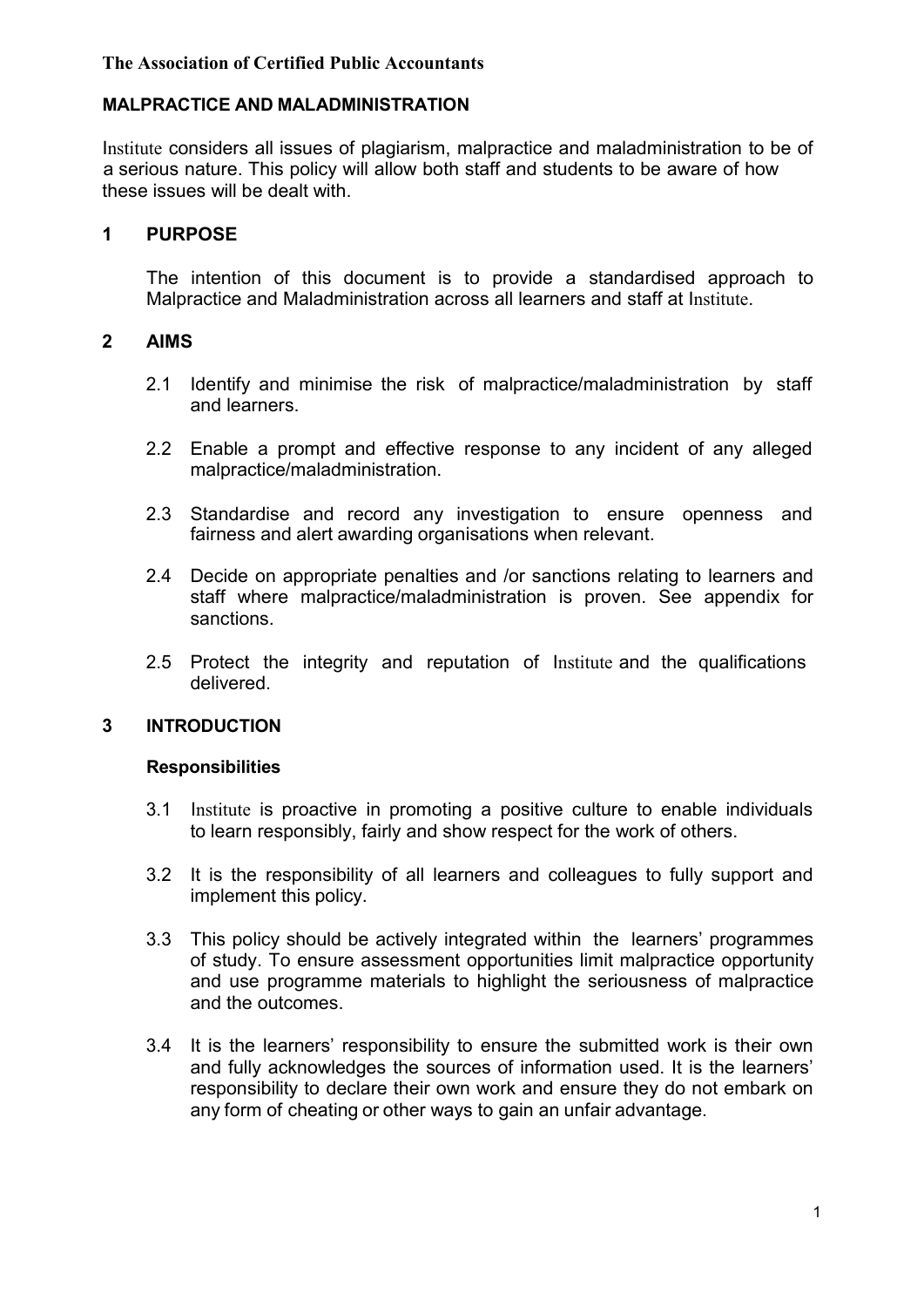- 3.5 It is the assessors responsibility to ensure the submitted work is the actual work of the learner. It is the assessors role to be vigilant for malpractice and maladministration and to highlight to their IQA when these occur.
- 3.6 The Internal Quality Assurer (IQA) (Subject Tutor) is responsible for checking learner work and bringing to the attention of the Lead for that area in any instances of suspected malpractice or maladministration. The Head of Quality Improvement shall also be informed. 1.5 It is the assessors responsibility to ensure the submitted work is the actual<br>work of the learner. It is the assessors role to be vigilant for malpractice<br>and maladministration and to highlight to their IQA when these
- investigation into allegations of malpractice and maladministration. 3.7 Head of Quality Improvement (CEO) is responsible for any
- responsible for informing the awarding organisations of all acts of suspected malpractice and maladministration that warrant an investigation into the allegation, a s requested by t h e Head of Quality Improvement.

#### 4 MALPRACTICE

Malpractice covers any deliberate actions, neglect, default or other practice that comprises the integrity of the qualification/certificate. This could include (but is not limited to) the following:

#### Learner malpractice

- 4.1 Cheating is any irregular behaviour during examinations, such as:
	- o Unauthorised possession of notes.
	- o Communicating with, or copying from another candidate.
	- o Using programmable calculators, mobile phones, pagers or other equipment when this has been forbidden.
	- o Unauthorised obtaining of examination papers.
- 4.2 Plagiarism is the passing off of another person's thoughts, ideas, writings or images as one's own such as:
	- o The inclusion of quotations from published works, the source of which is not properly acknowledged.
	- o Summarising another person's published material by simply changing words or altering the order of presentation, without proper acknowledgement.
	- o Copying the work of another student with or without that student's knowledge or agreement. In the former case, both parties are guilty of plagiarism.

(Note: Institute uses special software to detect plagiarism, any such attempt will result in sactions)

- 4.3 Collusion includes situations such as:
	- o A student completes work in collaboration with another person and then submits for assessment as entirely his/her own work.
	- $\circ$  A student collaborates with another person to complete work which is then submitted for assessment as entirely that other persons work.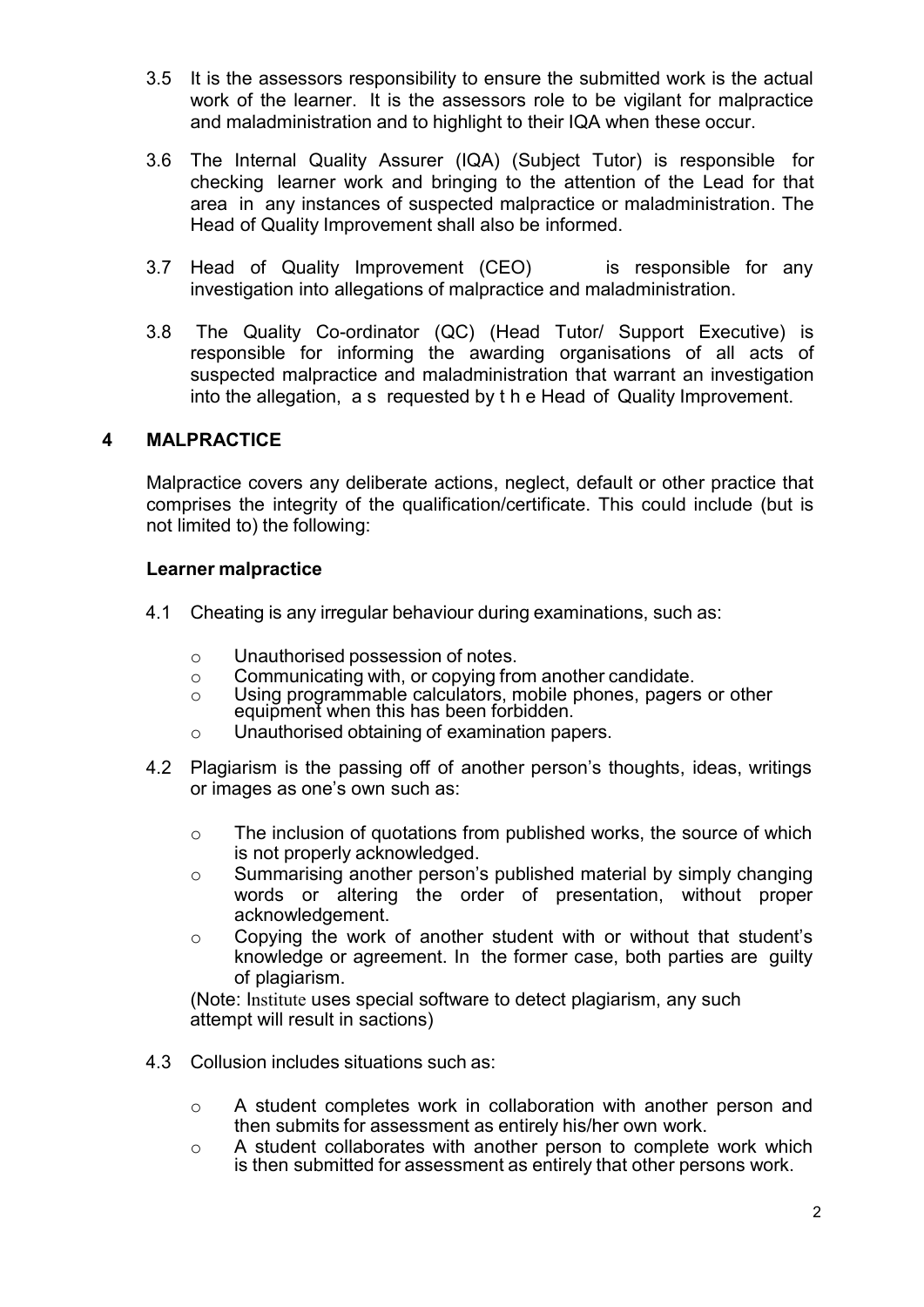4.4 Impersonation where a learner pretends to be someone else.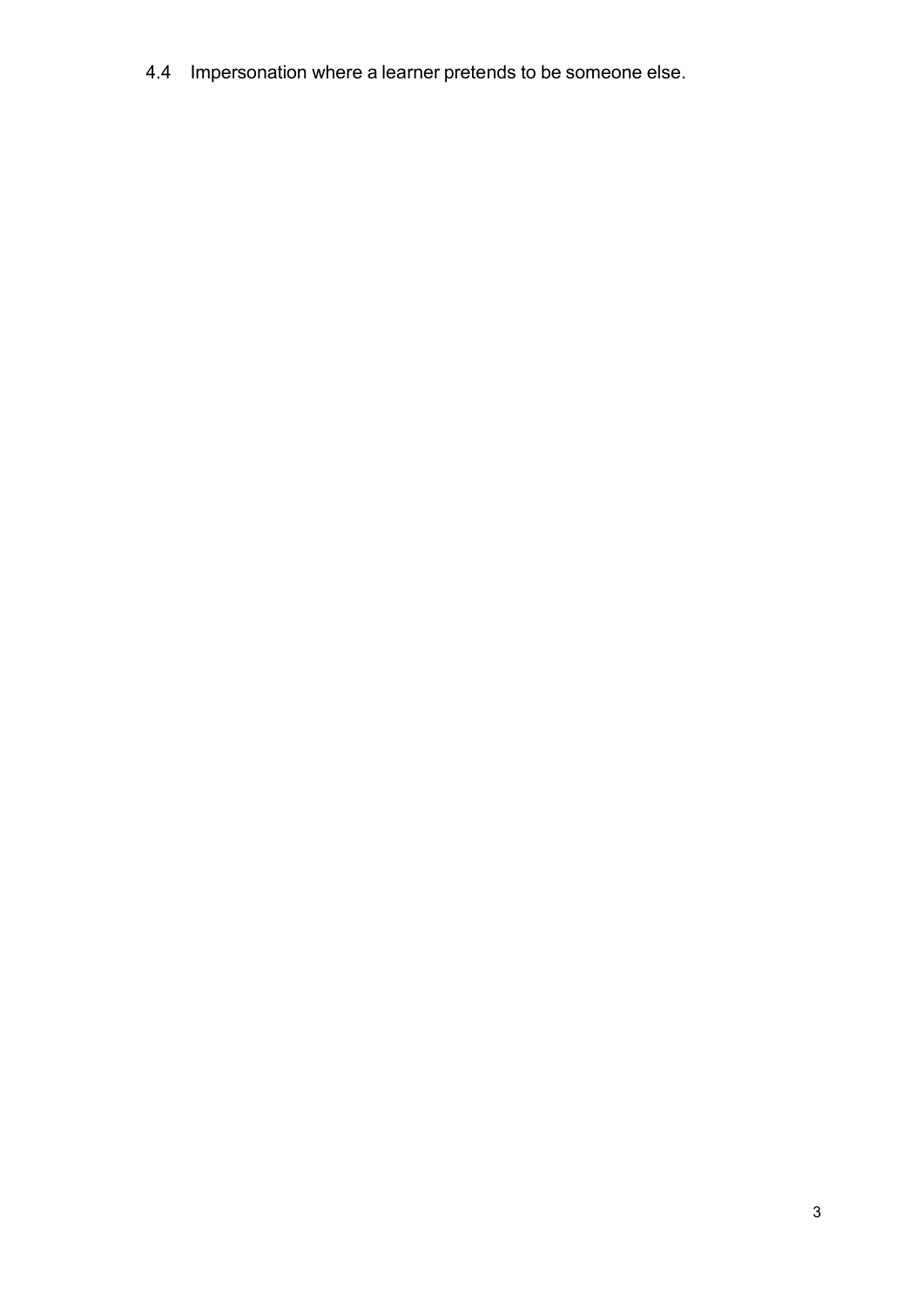- 4.5 False declaration of authenticity in relation to a learners portfolio or coursework.
- 4.6 Misleading material that includes presenting data which has been invented or obtained by unfair means and/or re-submission in whole or in part, without proper acknowledgement, of any work for which the student has already gained credit as part of the same or another award.

#### Staff Malpractice

- 4.7 Improper assistance to learners (dictating answers/offering the correct answers during assessment).
- 4.8 Misuse of assessments (inappropriate adjustments to assessments, repeated assessments against requirements).
- 4.9 Failure to meet the awarding body requirements for accurate and safe retention of learner documentation (assessments, IV documentation).
- 4.10 Falsification of records in order to claim certification.
- 4.11 Impersonation of a Learner.

#### Centre Malpractice

- 4.12 Any act which breaks the confidentiality of question papers or materials.
- 4.13 Any act which breaks the confidentiality of the learners.
- 4.14 Failure by the Centre to notify, investigate and report to an awarding organisation allegations of suspected malpractice.
- 4.15 Failure of Centre not having due process to identify and act up cases of malpractice and maladministration.

#### 5 MALADMINISTRATION

Maladministration is defined as any activity, neglect, default or other practice that results in non-compliance of specified requirements and regulations for delivery of the qualification set out by the awarding organisation. This could include (but is not limited to) the following:

- 5.1 Continual failure to adhere to learner registration and certification procedures.
- 5.2 Continual failure to adhere to centre recognition/qualification requirements, and/or associates assigned to the course.
- 5.3 Continual late learner registration.
- 5.4 Inaccurate claim for certification.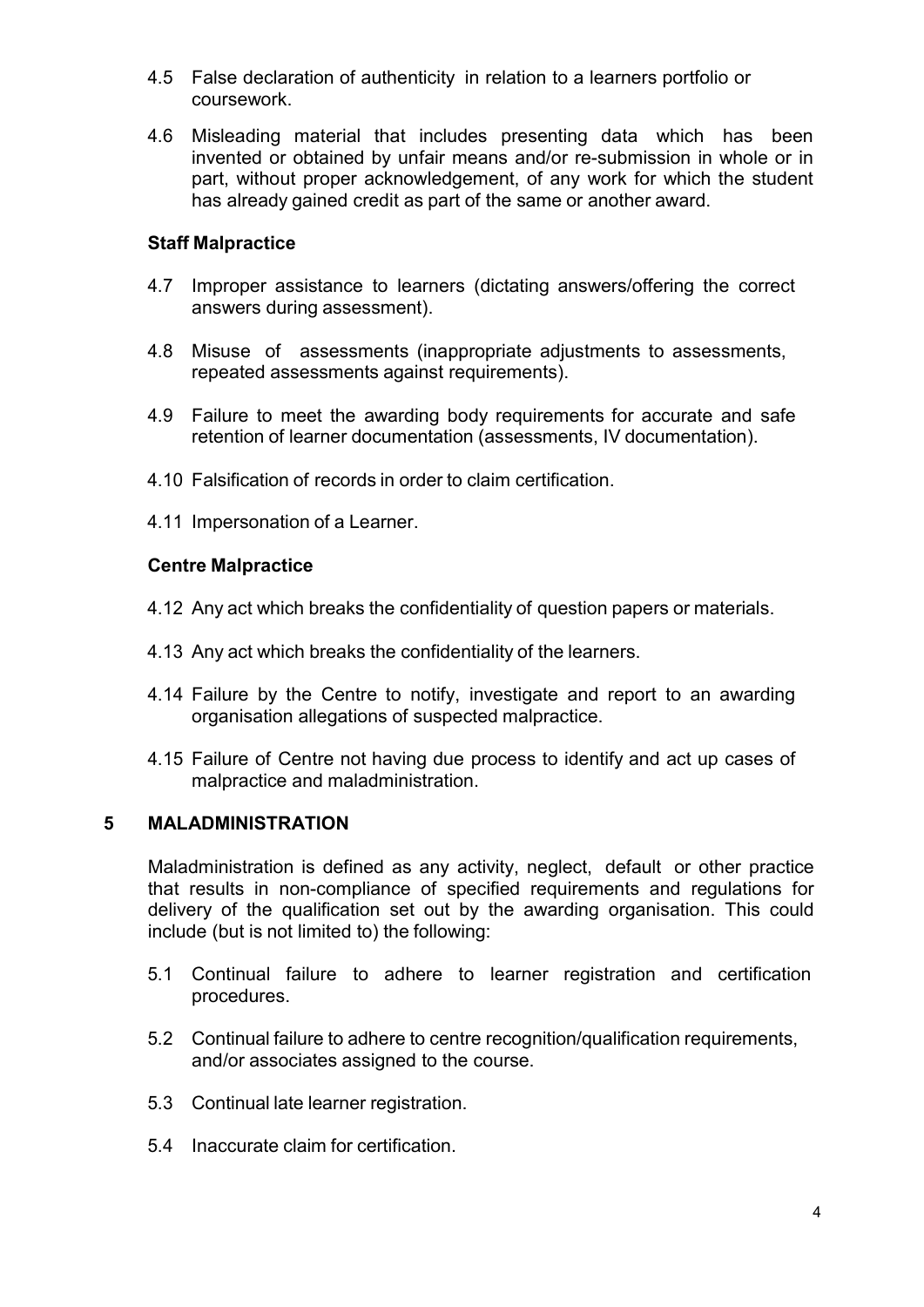- 5.5 Failure to maintain appropriate auditable records e.g. certificate claim and/or forgery of evidence.
- 5.6 Withholding or delaying of information by deliberate acts or omission required by awarding organisation.
- 5.7 Inappropriate administration arrangements and/or records.

#### 6 IDENTIFYING MALPRACTICE/MAL ADMINISTRATION

Where malpractice/maladministration is clarified/suspected a summary or full investigation would be activated and sanctions actioned where appropriate.

#### Procedure

Allegations of malpractice and maladministration may be dealt with either by a summary procedure or by a full investigatory procedure by the Quality Improvement Unit.

#### Summary Procedure

- 6.1 The summary procedure is available to all learners and staff, except where the allegation relates to misconduct in an examination, where there has previously been an allegation against him/her upheld or the allegation is deemed high risk
- 6.2 Where there is suspicion of malpractice or maladministration the Quality Co-ordinator needs to be notified and evidence provided of the grounds for the suspicion.
- 6.3 Where the Quality Co-ordinator considers there is enough evidence to proceed, he/she will write to those who have had the allegation made against them advising him/her of his/her right to have the matter dealt with under the summary or the full investigatory procedure and will be invited to an interview under the summary procedure except:
- 6.4 Where a HE course is validated by a partner university and an accredited professional institution, the case shall be referred to both the university and the accredited professional institution. The procedures of these bodies shall then be followed.
- 6.5 All other cases involving higher and professional awards will be reported to the Academic Committee for consideration.
- 6.6 If the person who has had the allegation made against them elects to attend the interview, the Quality Co-ordinator will explain the nature of the allegation to the student.
	- 6.6.1 If a satisfactory explanation is offered to the Quality Co-ordinator will dismiss the case.
	- 6.6.2 If the allegation is admitted then the Quality Co-ordinator may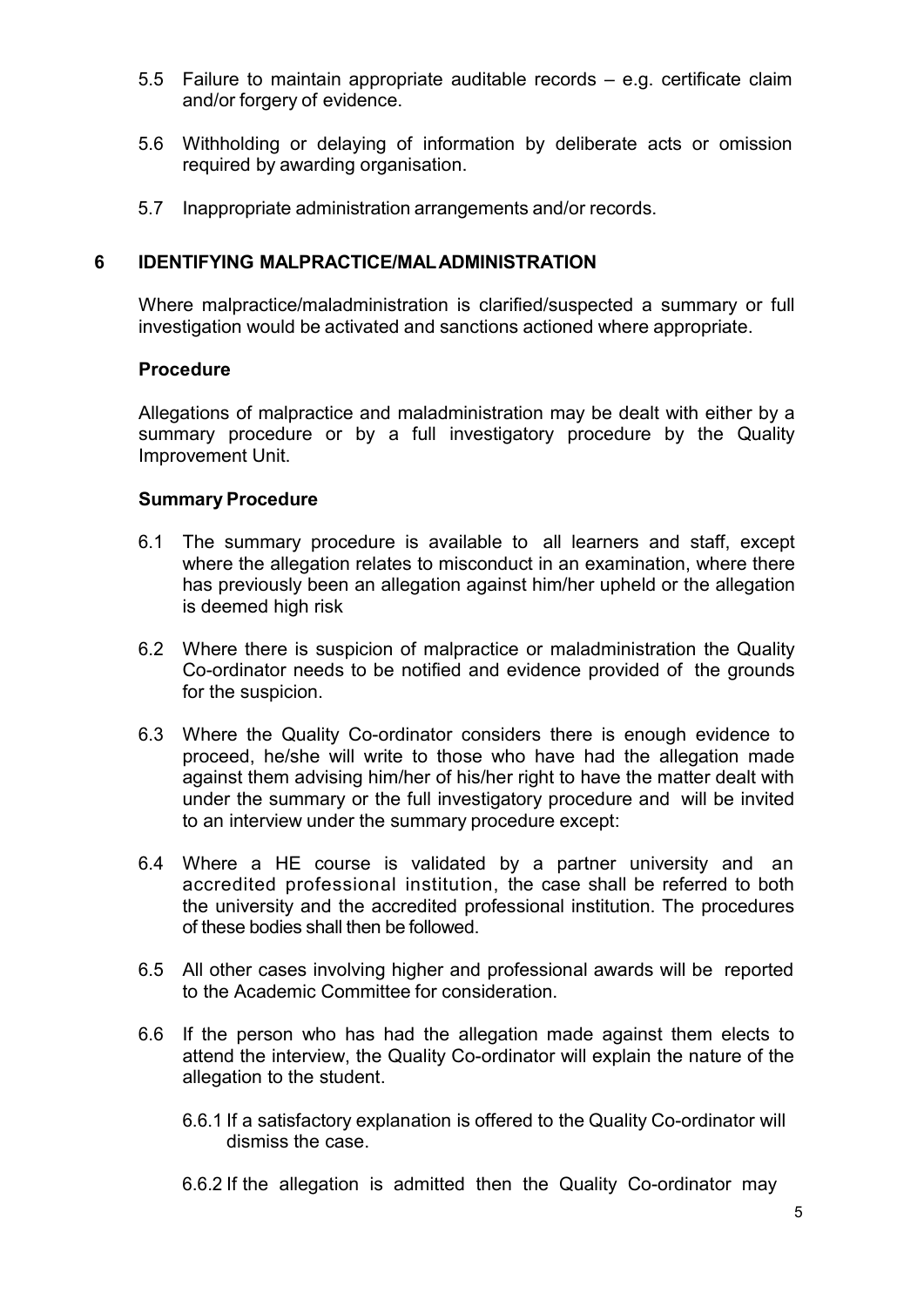impose any of the sanctions he /she deems appropriate.

6.7 If the allegation is denied and a satisfactory explanation is not offered, the case will proceed to the full investigatory procedure.

#### Full Investigatory Procedure

- 6.8 Where the person elects not to attend the interview under the summary procedure, or in the case of 6.7 above, the Head of Quality Improvement will appoint an Investigating Officer to enquire into the facts of the case as soon as is reasonably practicable. The Investigating Officer will not subsequently be either wholly or partly responsible for determining the sanction.
- 6.9 The Investigating Officer may decide that there is no need to proceed with the full investigatory procedure and that it is sufficient to talk the matter over with the person involved or simply issue a reprimand. The Investigating Officer will determine whether the allegations potentially constitute malpractice or maladministration, and if they do, an investigatory meeting chaired by the Head of Quality Improvement will be established.
- 6.10 The investigatory meeting will normally be arranged within 14 working days of the appointment of the Investigating Officer and the person involved will be given at least 3 working days notice of the meeting. He or she will have the right to attend, be heard and to be accompanied or represented by either a fellow student of ICPA or Student Executive official or parent/guardian etc. Failure of the person who has had the allegation made against them to attend the meeting will not delay or affect the hearing of the case.
- 6.11 The decision of the Head of Quality Improvement will be made in writing to the student within seven working days of the meeting.

## 7 RIGHT TO APPEAL

- 7.1 The appellant will have the right to appeal against the outcome of the full investigatory procedure. Appeals must be made to the Institute Governing Council and received within 5 working days of the date of the letter advising the appellant of the decision resulting from the investigatory meeting.
- 7.2 The Appeal Hearing will be arranged within 14 working days of the receipt Institute/ Student Executive or parent/guardian/next of kin or in the case of a staff member by the trade union representative or work place colleague. of the appeal and the learner/staff member will be given at least 3 working days notice. The appellant will have the right to attend and be heard and to be accompanied and/or represented by either a fellow student of
- 7.3 The decision of the Institute Governing Council at appeal will be final.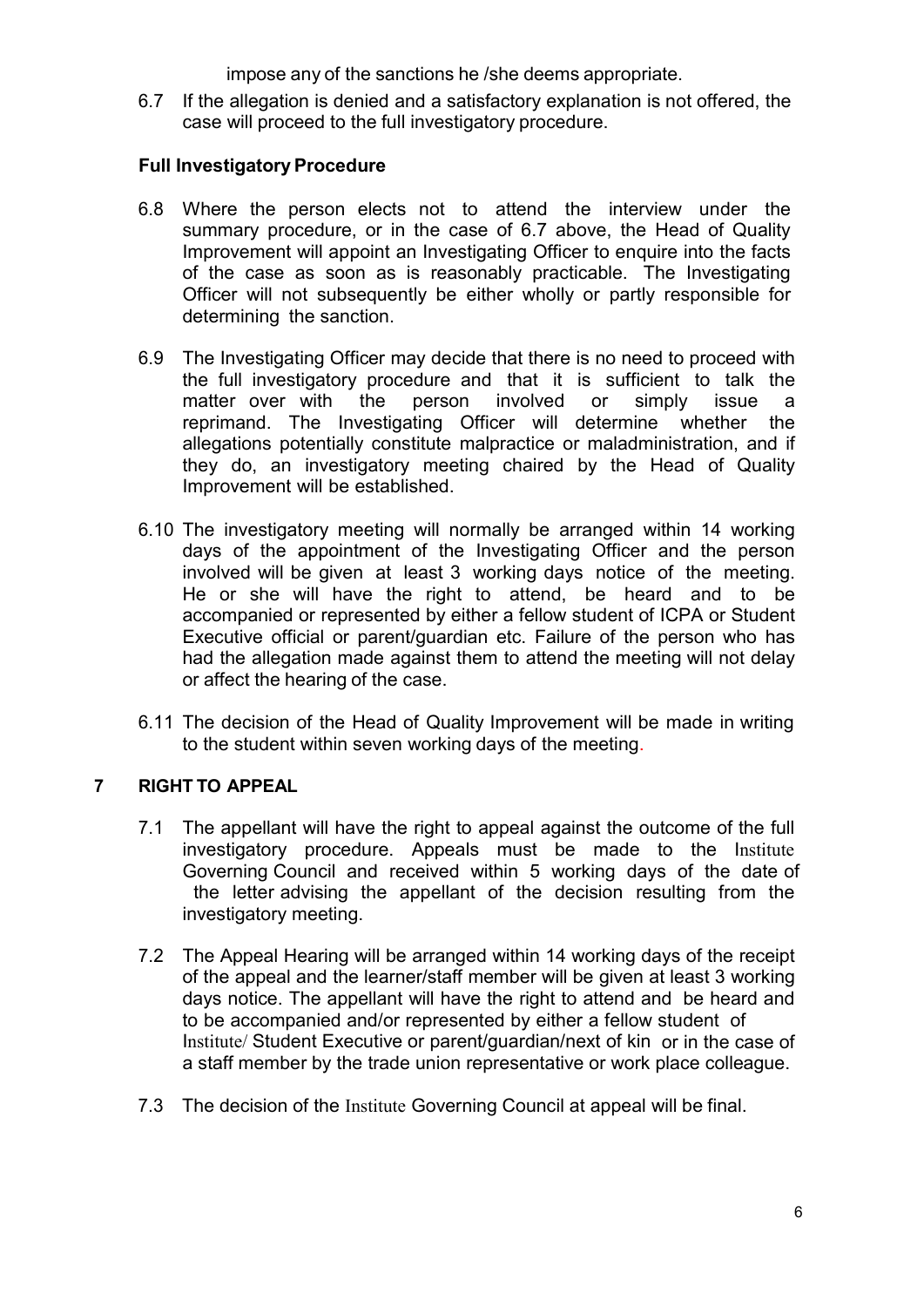#### 8 CONTINUAL IMPROVEMENT

- 8.1 Quality Improvement plan devised and regularly monitored and updated in relation to the programme area.
- 8.2 Monitoring of the internal quality assurance of assessment activity to include further malpractice/maladministration checks.
- 8.3 Further auditing of Internal Quality Assurance moderation to be actioned by the QC.
- 8.4 QC to review these procedures annually.